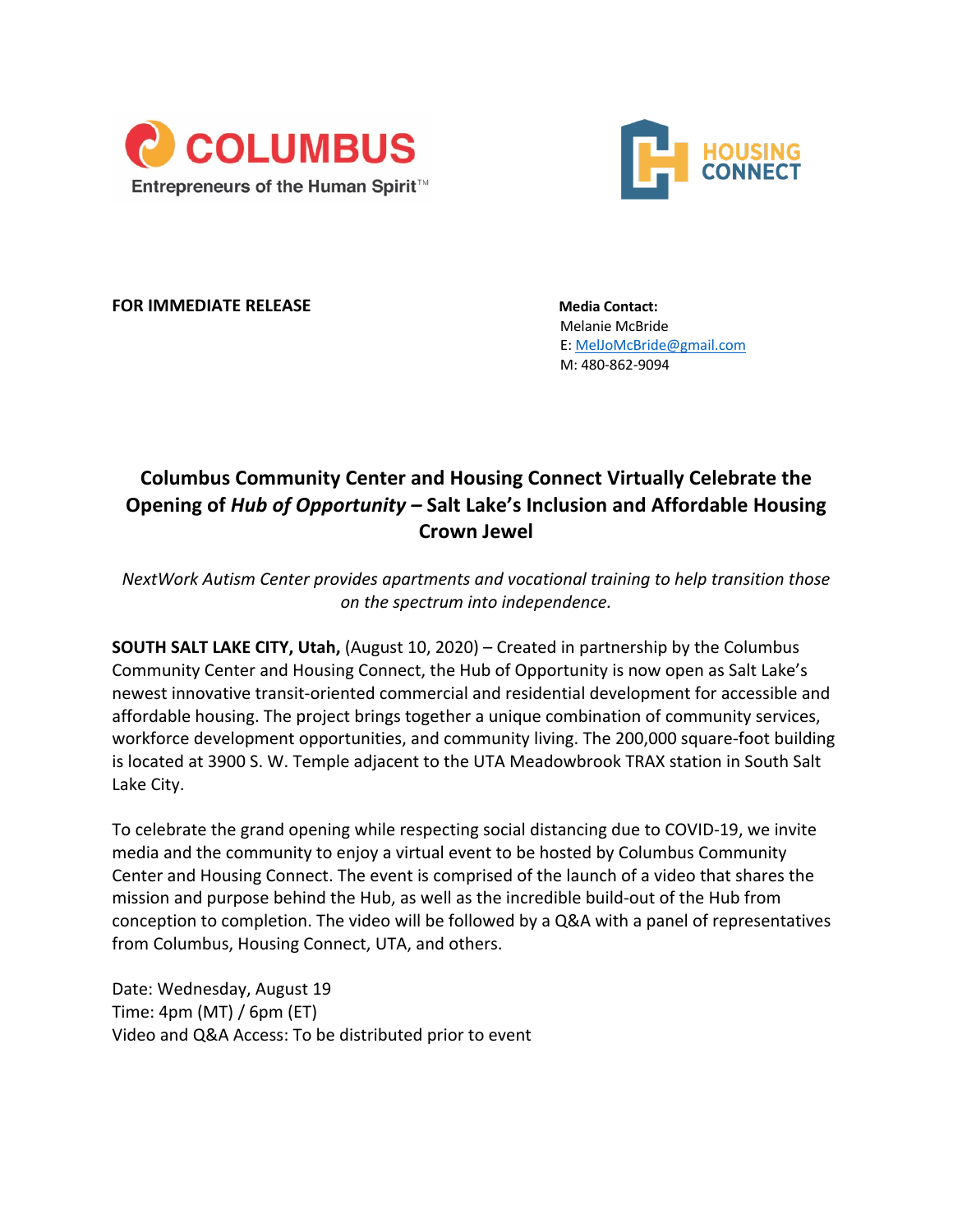After the grand opening virtual event, the video will be made available for public viewing here.

For those who wish to tour the Hub while strictly following CDC guidelines, reservations can be accommodated by contacting Monica Owen at (385) 715-5399.

"Columbus is thrilled and honored to be a part of a community that values inclusion by providing safe, affordable housing for those most in need," said Kristy Chambers, CEO, Columbus Community Center. "We believe the Hub of Opportunity is the next chapter in providing a model for independent living and vocational training. This extraordinary partnership provides those we serve with the ability to pursue a life of dignity and purpose in an environment designed to accommodate essential living needs."

The 157-unit is a labor of love designed to enhance visit-ability where residents, families, and visitors have barrier-free access to the community and to each other. This dedicated focus on inclusion is particularly important for individuals with disabilities who will now have the opportunity to be fully integrated into community living side-by-side with neighbors that reflect the demographics of the community, ranging from those with severe disabilities, to families, to young professionals.

"This is the first facility in the state of Utah that will offer an opportunity for residents with disabilities to learn, work, and live in one place," said Mayor Cherie Wood, South Salt Lake City. "This project supports our community vision to provide services and a welcoming environment for all residents, particularly those with disabilities."

The hallmark of the Hub is the NextWork Autism Center, a program for young adults with autism spectrum disorder (ASD.) NextWork Autism Center provides a live and work environment that includes 11 apartments, and a vocational training space to give young adults with autism a safe environment to transition to community living and employment. In addition to NextWork, commercial space on the main floor of the Hub will be occupied by Utah STEM Action Center, as well as other businesses yet to be named. Occupancy for these commercial tenants is expected to take place in early fall.

"We are honored to partner with Columbus Community Center in seeing this remarkable vision for inclusive, affordable housing to come to fruition," said Janice Kimball, CEO, Housing Connect. "We are grateful for the sponsors and donors who generously contributed monetary support for this project that lifts the entire community, particularly those who get the chance to live, interact, and feel a sense of belonging at the Hub of Opportunity."

Columbus Community Center was founded over 50 years ago by parents of individuals with disabilities determined to create a world more inclusive for their loved ones. Columbus extends this legacy through its partnership with Housing Connect, an organization that connects individuals and families in Salt Lake County to quality, affordable housing opportunities and related services. The Hub of Opportunity is the crown jewel that has merged the missions of